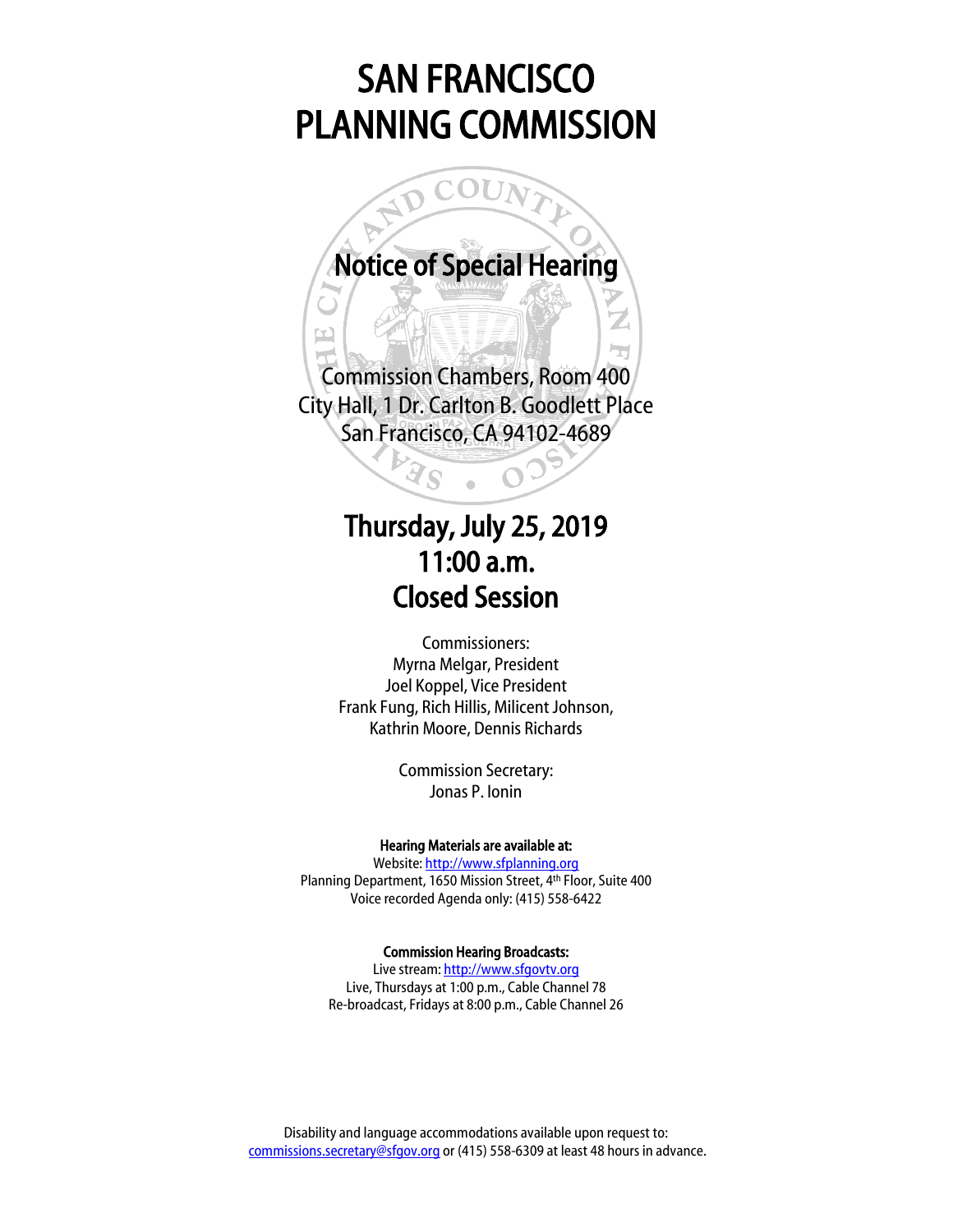#### Know Your Rights Under the Sunshine Ordinance

Government's duty is to serve the public, reaching its decisions in full view of the public. Commissions, boards, councils and other agencies of the City and County exist to conduct the people's business. This ordinance assures that deliberations are conducted before the people and that City operations are open to the people's review.

For more information on your rights under the Sunshine Ordinance (Chapter 67 of the San Francisco Administrative Code) or to report a violation of the ordinance, contact the Sunshine Ordinance Task Force at City Hall, 1 Dr. Carlton B. Goodlett Place, Room 409; phone (415) 554-7724; fax (415) 554 7854; or e-mail at [sotf@sfgov.org.](mailto:sotf@sfgov.org) Copies of the Sunshine Ordinance can be obtained from the Clerk of the Sunshine Task Force, the San Francisco Library and on the City's website a[t www.sfbos.org/sunshine.](http://www.sfbos.org/sunshine)

#### Privacy Policy

Personal information that is provided in communications to the Planning Department is subject to disclosure under the California Public Records Act and the San Francisco Sunshine Ordinance. Personal information provided will not be redacted.

Members of the public are not required to provide personal identifying information when they communicate with the Planning Department and its commissions. All written or oral communications that members of the public submit to the Department regarding projects or hearings will be made available to all members of the public for inspection and copying. The Department does not redact any information from these submissions. This means that personal information including names, phone numbers, addresses and similar information that a member of the public elects to submit to the Department and its commissions may appear on the Department's website or in other public documents that members of the public may inspect or copy.

#### San Francisco Lobbyist Ordinance

Individuals and entities that influence or attempt to influence local legislative or administrative action may be required by the San Francisco Lobbyist Ordinance [SF Campaign and Governmental Conduct Code Section 21.00-2.160] to register and report lobbying activity. For more information about the Lobbyist Ordinance, please contact the San Francisco Ethics Commission at 25 Van Ness Avenue, Suite 220, San Francisco, CA 94102; phone (415) 252-3100; fax (415) 252-3112; and onlin[e http://www.sfgov.org/ethics.](http://www.sfgov.org/ethics)

#### Accessible Meeting Information

Commission hearings are held in Room 400 at City Hall, 1 Dr. Carlton B. Goodlett Place in San Francisco. City Hall is open to the public Monday through Friday from 8:00 a.m. to 8:00 p.m. and is accessible to persons using wheelchairs and other assistive mobility devices. Ramps are available at the Grove, Van Ness and McAllister entrances. A wheelchair lift is available at the Polk Street entrance.

Transit: The nearest accessible BART station is Civic Center. Accessible MUNI Metro lines are the F, J, K, L, M, N, T (exit at Civic Center or Van Ness stations). MUNI bus routes also serving the area are the 5, 6, 9, 19, 21, 47, 49, 71, and 71L. For more information regarding MUNI accessible services, call (415) 701-4485 or call 311.

Parking: Accessible parking is available at the Civic Center Underground Parking Garage (McAllister and Polk), and at the Performing Arts Parking Garage (Grove and Franklin). Accessible curbside parking spaces are located all around City Hall.

Disability Accommodations: To request assistive listening devices, real time captioning, sign language interpreters, readers, large print agendas or other accommodations, please contact the Commission Secretary at (415) 558-6309, o[r commissions.secretary@sfgov.org](mailto:commissions.secretary@sfgov.org) at least 72 hours in advance of the hearing to help ensure availability.

Language Assistance: To request an interpreter for a specific item during the hearing, please contact the Commission Secretary at (415) 558-6309, or [commissions.secretary@sfgov.org](mailto:commissions.secretary@sfgov.org) at least 48 hours in advance of the hearing.

Allergies: In order to assist the City in accommodating persons with severe allergies, environmental illness, multiple chemical sensitivity or related disabilities, please refrain from wearing scented products (e.g. perfume and scented lotions) to Commission hearings.

SPANISH: Agenda para la Comisión de Planificación. Si desea asistir a la audiencia, y quisiera obtener información en Español o solicitar un aparato para asistencia auditiva, llame al 415-558-6309. Por favor llame por lo menos 48 horas de anticipación a la audiencia.

CHINESE: 規劃委員會議程。聽證會上如需要語言協助或要求輔助設備,請致電415-558-6309。請在聽證會舉行之前的 至少48個小時提出要求。

TAGALOG: Adyenda ng Komisyon ng Pagpaplano. Para sa tulong sa lengguwahe o para humiling ng Pantulong na Kagamitan para sa Pagdinig (headset), mangyari lamang na tumawag sa 415-558-6309. Mangyaring tumawag nang maaga (kung maaari ay 48 oras) bago sa araw ng Pagdinig.

RUSSIAN: Повестка дня Комиссии по планированию. За помощью переводчика или за вспомогательным слуховым устройством на время слушаний обращайтесь по номеру 415-558-6309. Запросы должны делаться минимум за 48 часов до начала слушания.